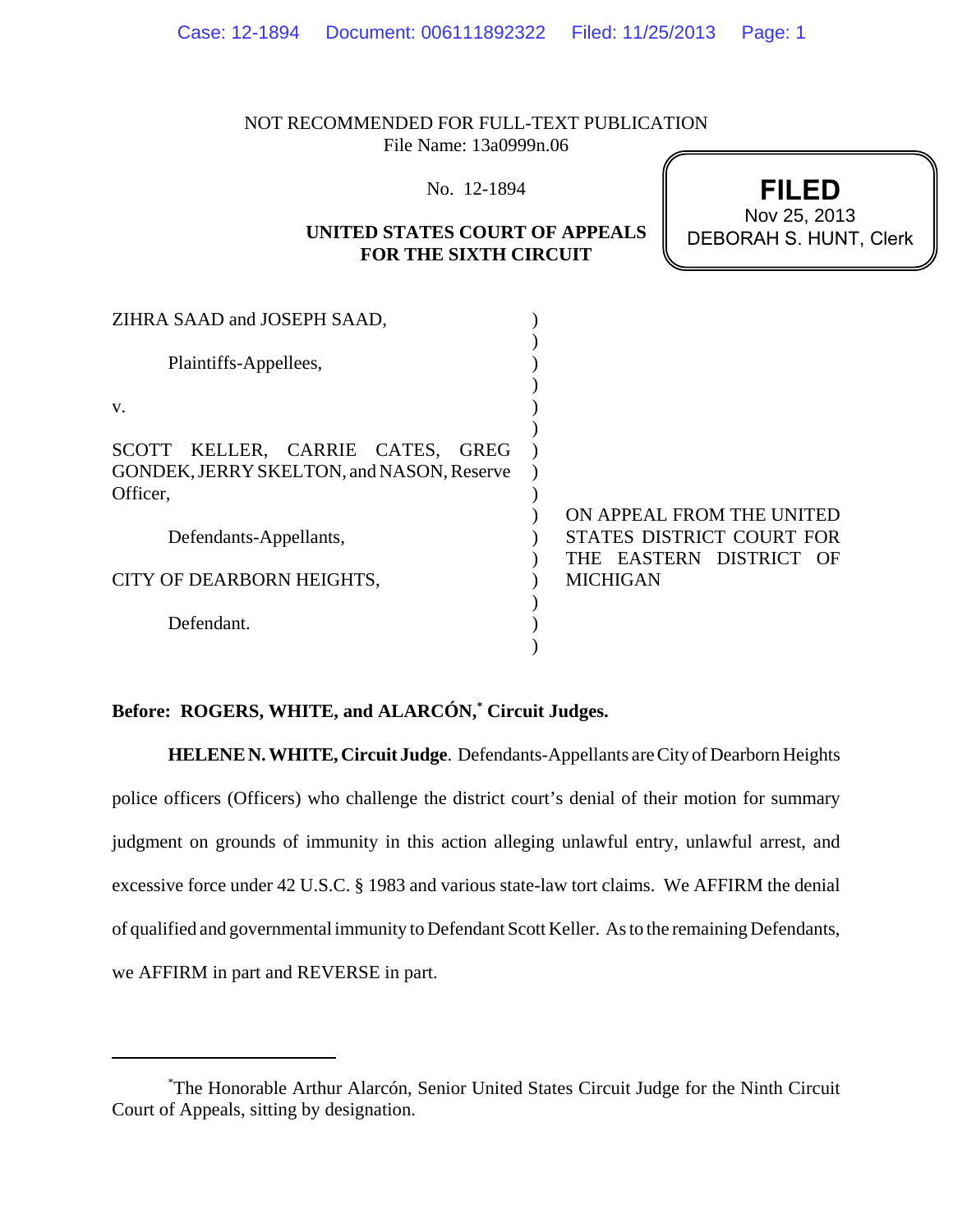**I.**

Dearborn Heights Police Officer Scott Keller was dispatched to a residence to investigate a report of a harassing phone call on the evening of July 10, 2010. Officer Keller spoke to a Ms. Solak, who said that Joseph Saad (Saad), who lived down the street, had left a threatening message on her answering machine and had a history of leaving such messages. Officer Keller drove to the Saad home, knocked on the front door and, when Saad opened the door, asked Saad if he had left the message. Saad acknowledged that he had.

Saad's version of the ensuing events is that Officer Keller placed his foot inside the door as soon as Saad opened the front door. Officer Keller's version is that Saad became irate when asked for identification, shoved him backwards, and told him to get off the property. According to Officer Keller, Saad tried to slam the front door but could not because the deadbolt was engaged. Officer Keller claims that it was at that point that he placed his foot in the door's threshold.

Saad repeatedly tried to close the door but could not because Officer Keller refused to move his foot. Saad called out to his mother, Zihra Saad (Mrs. Saad), that the police were harassing him. Mrs. Saad came to the front door and began arguing with Officer Keller, who asked to see her identification.

The other Officers drove to the Saad home in response to Officer Keller's request for backup. Officer Cates testified that when she arrived, Officer Keller was standing in the doorway of the Saad home talking to the Saads. Officer Cates joined Officer Keller on the front porch and Officer Gondek and Reserve Officer Nason arrived within five minutes. Officer Cates testified that she left the porch to place a call to dispatch, and that Sergeant Skelton arrived and proceeded to the Saads'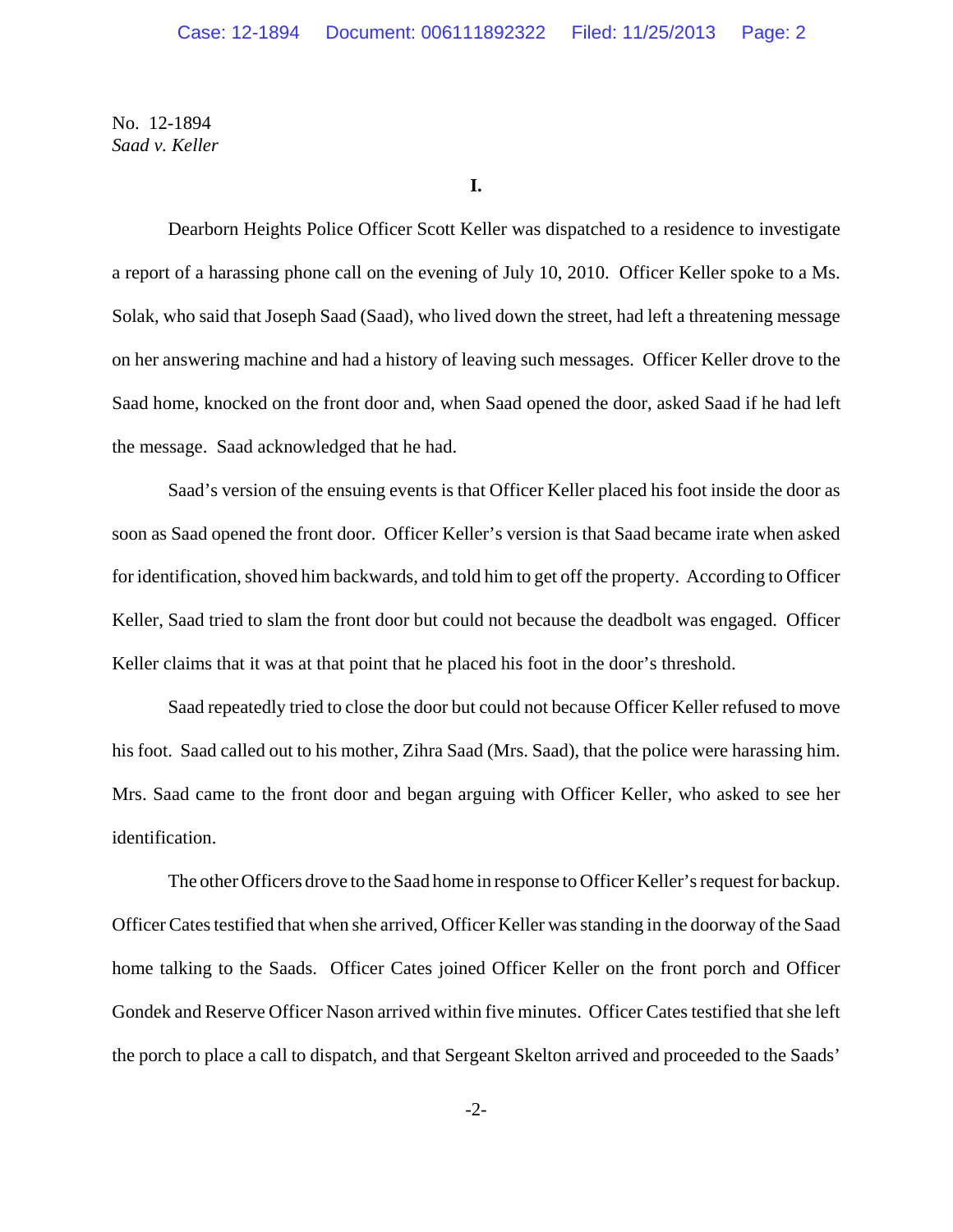front porch while she was in her vehicle. When Officer Cates rejoined the Officers, she was told that they were entering the home to arrest Saad.

Sergeant Skelton, the supervisor and ranking officer at the scene, testified that Reserve Officer Nason (not Officer Keller) told him that Saad had pushed Officer Keller. Sergeant Skelton testified that Officer Keller gave the command to enter the Saad home, i.e., that Officer Keller "gave the indication to everybody, it was like non-verbal communication, that ok, let's go. And he made the first step toward the [front] door." PageID 1670. Sergeant Skelton testified that he assumed that Officer Keller had a lawful basis to enter the Saad home and arrest Saad. Officer Keller entered the home first, followed by the other Officers and Sergeant Skelton.

The details of the Saads' arrests are disputed. Saad maintains that he did not resist arrest. He claims that when the Officers entered the home he backed up a few steps into the hallway, that two Officers came up behind him, and that Officer Keller immediately used a taser on him, before he could comply with the directive to place his arms behind his back. Saad maintains that Officer Keller tased him a second time, gratuitously, when he was already incapacitated, and that after he fell to the floor Officer Keller needlessly beat him and Officer Gondek punched him several times. Saad testified on deposition that Officer Gondek kept hitting and punching him while he was on the floor. Hospital records and photographs taken that evening confirm injuries to Saad's face and nose.

Officer Keller's version differs. He claims that when the Officers advised Saad that he was being arrested, Saad said he was not going anywhere and Mrs. Saad blocked the hallway with her arms to prevent Officer Keller from getting to Saad. When several other Officers grabbed Saad's arms, he pulled them away and resisted. Officer Keller advised Saad that he would be tased if he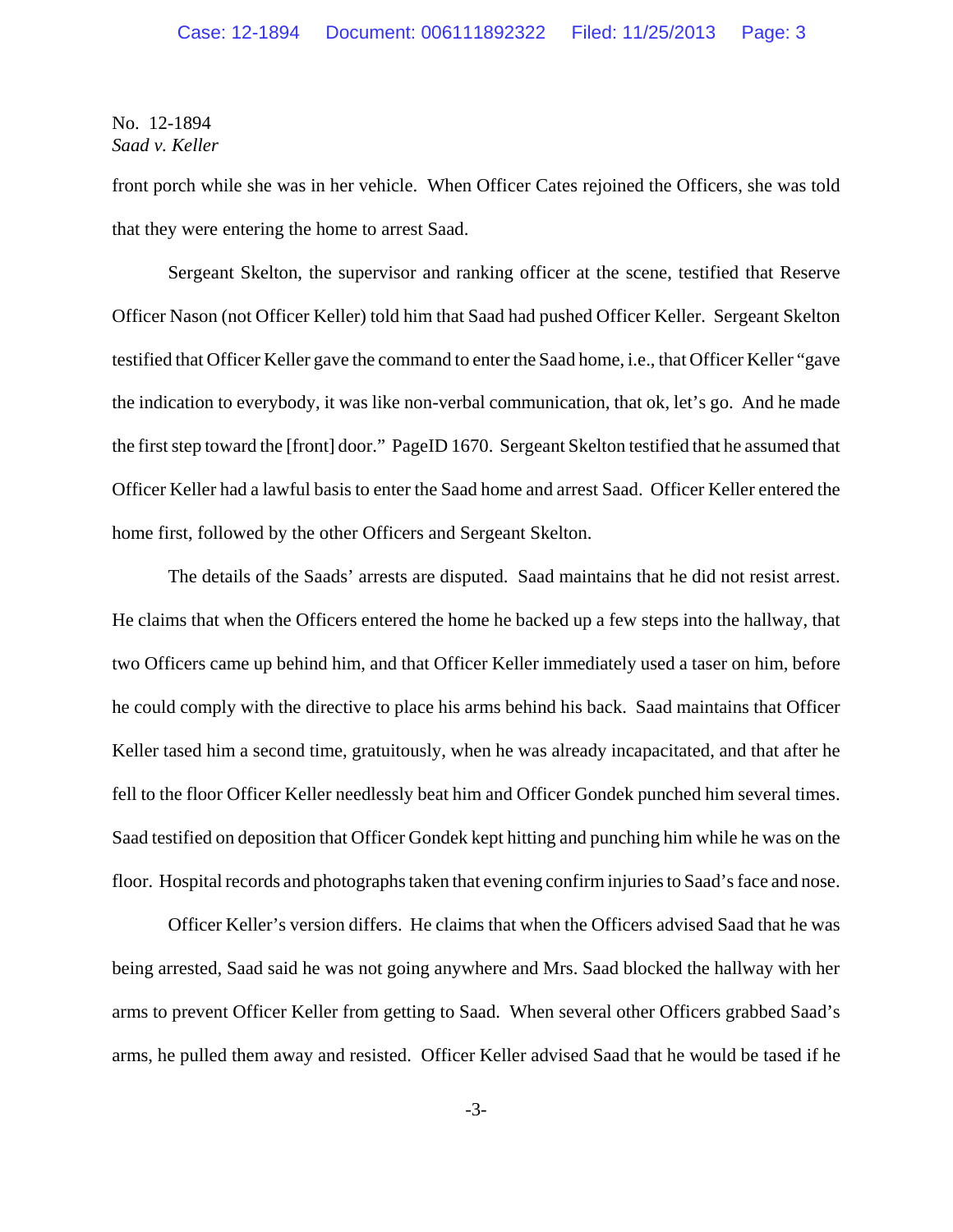did not comply, Saad refused to comply, and Keller tased Saad, who fell to the ground as other Officers tried to handcuff him.<sup>1</sup> Saad continued resisting and Officer Keller tased him again. Saad then stopped resisting and was handcuffed.

Regarding Mrs. Saad's arrest, Officer Cates claims that after Saad was tased, Mrs. Saad became irate, screamed at Cates, grabbed her shirt collar, pushed her, and scratched at her neck in order to get to Saad. At that point, Officer Cates advised that she was going to arrest Mrs. Saad and ordered her to place her hands behind her back. Mrs. Saad turned away and crossed her arms across her chest. Officer Cates acknowledged using "a bit of force" to handcuff Mrs. Saad.

Mrs. Saad's account differs. She claims that Officer Cates handcuffed her without talking to her. Mrs. Saad acknowledged struggling against being handcuffed but denied grabbing, pushing, or scratching Officer Cates. Mrs. Saad's affidavit states that Officer Cates applied the handcuffs too tightly, that she complained they were causing her pain, and that the handcuffs bruised her wrists. Mrs. Saad can be heard saying "my hands, my hands" on a recording of the incident and the video of her booking shows her rubbing her wrists.

The Officers took the Saads outside for transport to the police station.<sup>2</sup> The parties' accounts differ here as well. Mrs. Saad claims that Officer Cates shoved her toward the police car, that her knees gave out, and that she fell to the ground. Officer Cates testified that Mrs. Saad dropped to the

<sup>&</sup>lt;sup>1</sup>The district court observed that Saad's claim that Officer Keller tased him *without warning* was not consistent with a recording of the incident, on which a male voice can be heard shouting "taser taser taser" while Saad and officers are yelling. PageID 2100 n.2.

 $2^2$ The district court dismissed as contradicted by the record the Saads' excessive-force claims of being dragged to the police cars after arrest. PageID 2100 n.2, 2112, 2114.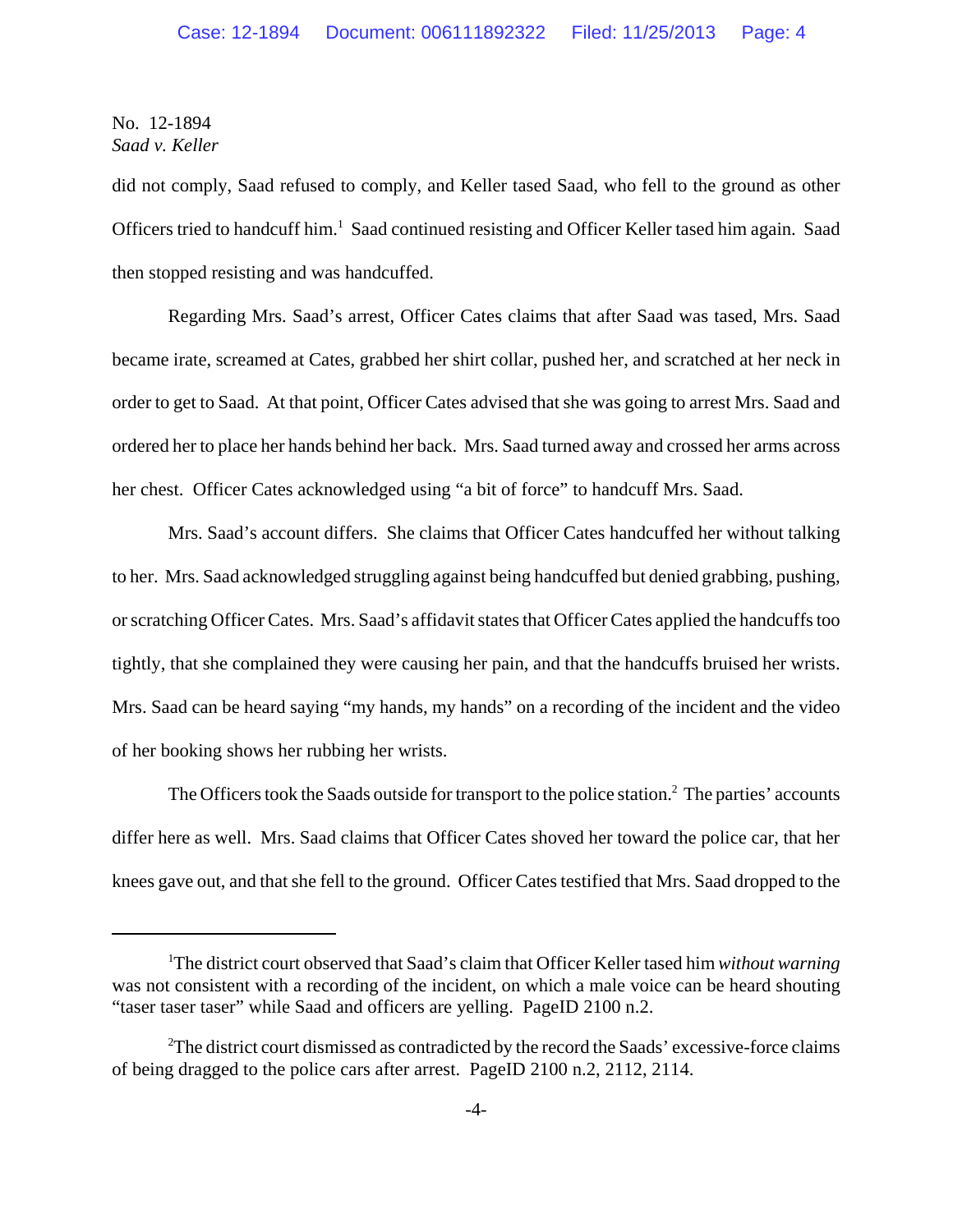ground to resist being placed in the police car and that Cates helped her back to her feet.

Saad was transported in a separate police car. After booking, Saad complained of chest pains and was taken to a hospital. Mrs. Saad also complained of chest pains and was taken to a different hospital, where she was admitted and treated for a pre-existing heart condition. Officer Keller was treated for foot and ankle injuries.

Mrs. Saad was charged with resisting and obstructing a police officer, and Saad with assaulting, resisting, and obstructing a police officer. At the preliminary examination the charge against Mrs. Saad was dismissed, but Saad was bound over for trial in Wayne Circuit Court. At Saad's trial, the state court granted his motion for a directed verdict, concluding that due to inconsistencies in the Officers' testimony, a jury could not find him guilty beyond a reasonable doubt.

The Saads filed the instant action in federal district court against the individual Officers and the City of Dearborn Heights.<sup>3</sup> The district court denied the Officers' motion for summary judgment. In this interlocutory appeal, the Officers challenge the district court's denial of qualified immunity on the Saads' unlawful entry, unlawful arrest, and excessive-force claims brought under 42 U.S.C. § 1983 and the denial of governmental immunity on the Saads' state-law claims of false arrest, false imprisonment, malicious prosecution, assault and battery, and intentional infliction of emotional distress.

<sup>&</sup>lt;sup>3</sup>The Saads stipulated to dismiss their state-law tort claims against the City. On the Officers' motion for summary judgment, the district court dismissed the Saads' *Monell* claims against the City, and dismissed conspiracy and gross-negligence claims against all Defendants.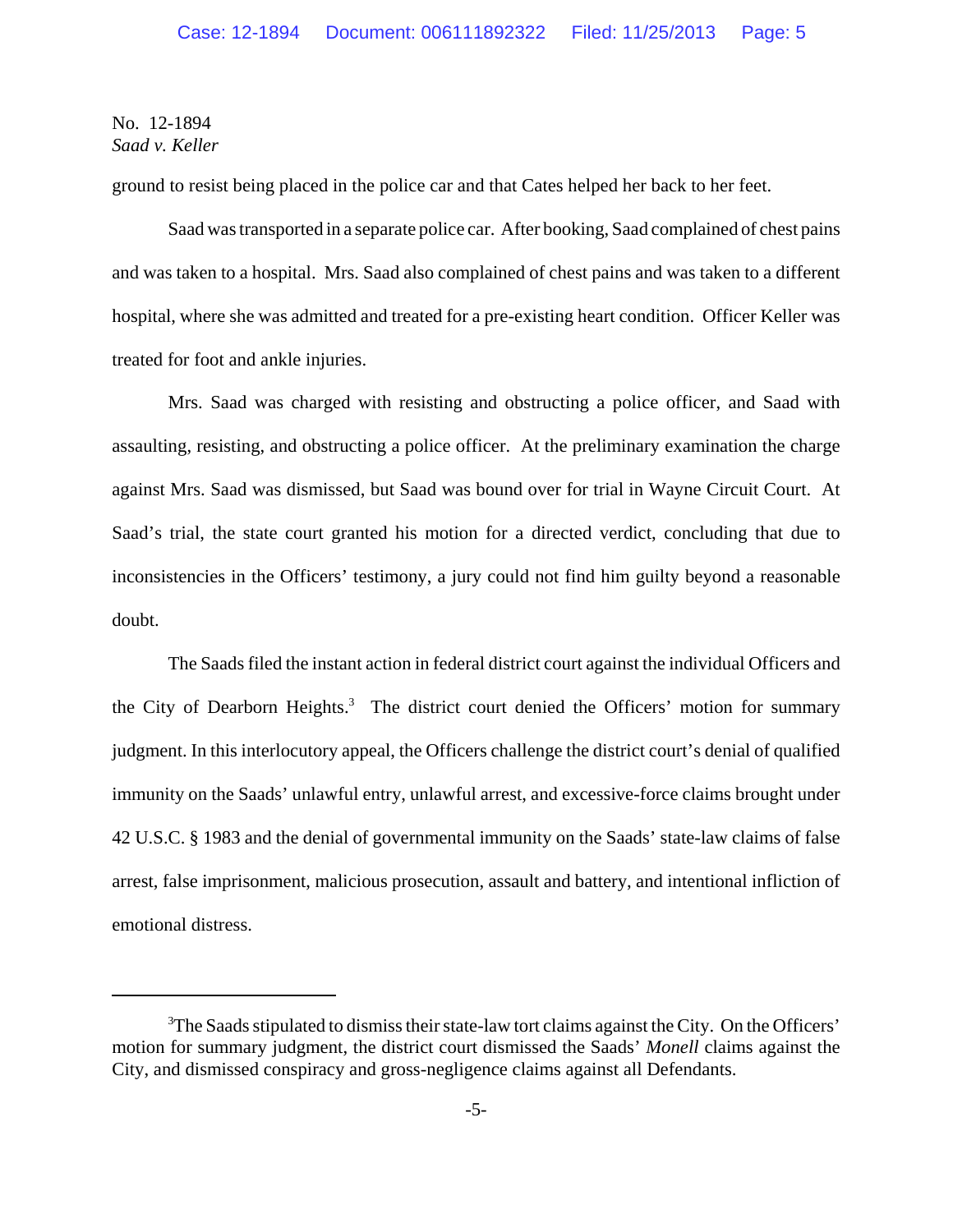# **II. Collateral Estoppel**

The Officers argue that the state-court decision to bind Saad over for trial on the charge of

assaulting, resisting and obstructing a police officer collaterally estopped him from relitigating the

probable cause issue in the instant suit. The district court properly rejected this claim.

### **A.**

In a case involving similar facts and applying Michigan law, this court analyzed whether

collateral estoppel barred a plaintiff in a § 1983 action from relitigating the issue of probable cause:

A finding in a prior criminal proceeding may estop an individual from relitigating the same issue in a subsequent civil action. *Emich Motors Corp. v. Gen. Motors Corp.*, 340 U.S. 558, 568–69 [] (1951) (holding that "plaintiffs are entitled to introduce the prior judgment to establish prima facie all matters of fact and law necessarily decided by the conviction and the verdict on which it was based"). "[A] federal court must give to a state-court judgment the same preclusive effect as would be given that judgment under the law of the State in which the judgment was rendered." *Migra v. Warren City Sch. Dist. Bd. of Educ.*, 465 U.S. 75, 81 [] (1984). Under Michigan law, collateral estoppel applies when

1) there is identity of parties across the proceedings, 2) there was a valid, final judgment in the first proceeding, 3) the same issue was actually litigated and necessarily determined in the first proceeding, and 4) the party against whom the doctrine is asserted had a full and fair opportunity to litigate the issue in the earlier proceeding.

*Darrah v. City of Oak Park*, 255 F.3d 301, 311 (6th Cir. 2001) (citing *People v. Gates*, 452 N.W.2d 627, 630–31 (Mich. 1990)).

The defendants argue that collateral estoppel bars Hinchman from relitigating the issue of probable cause because that exact issue was already determined by a state court judge at the preliminary hearing. Hinchman contends, however, that the issue in question here was not previously litigated. She maintains that the preliminary hearing concerned probable cause to arrest and prosecute her for felonious assault, while "the central issue [here] is whether the detectives ... supplied the prosecutor's office and the state court with a false version of the facts."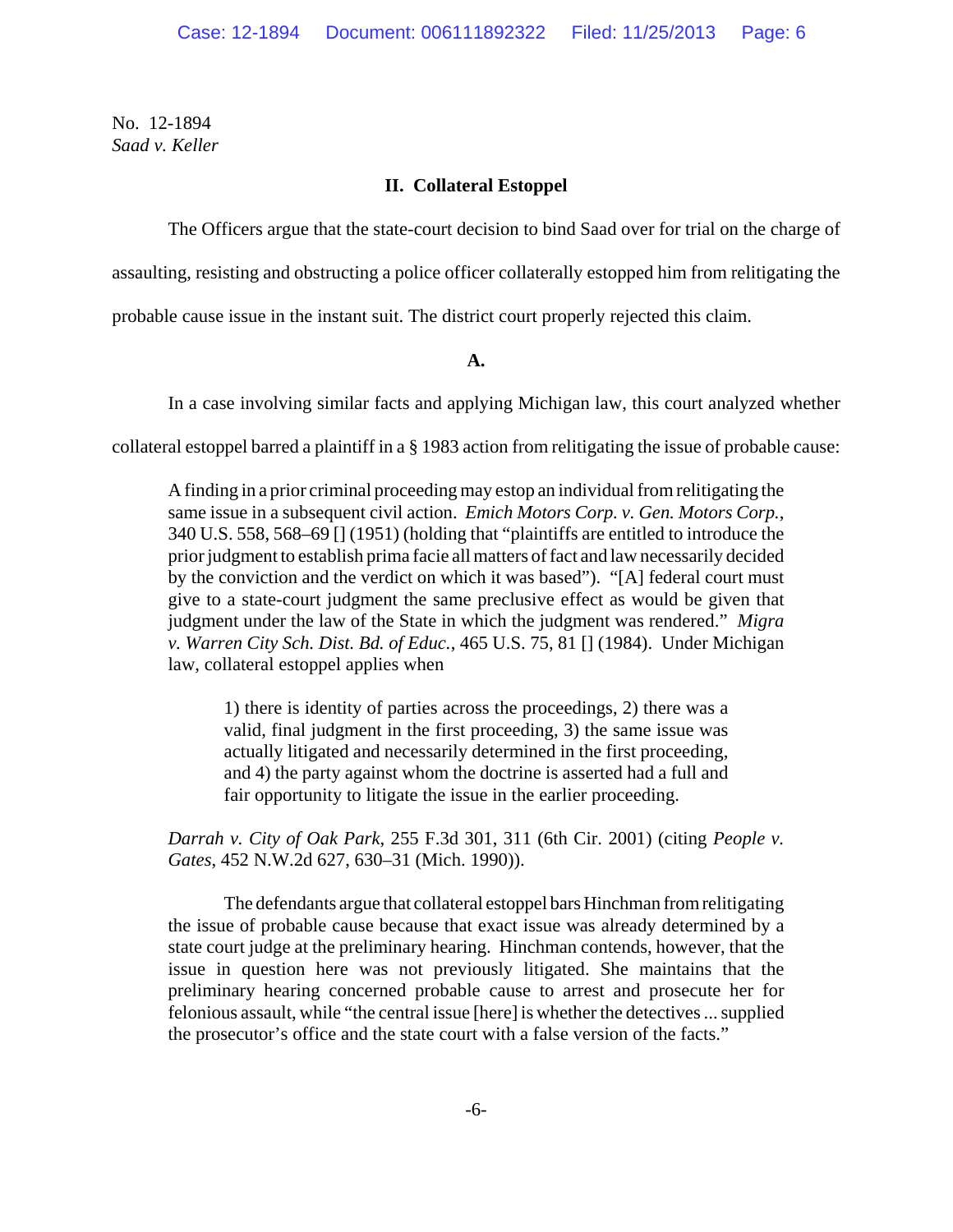> The court's decision in *Darrah* . . . is controlling. It held that a finding of probable cause in a prior criminal proceeding does not bar a plaintiff in a subsequent civil action from maintaining a claim for malicious prosecution under Michigan law where the claim is based on a police officer's supplying false information to establish probable cause. *Darrah*, 255 F.3d at 311. The *Darrah* court followed the lead of an unpublished Sixth Circuit case, *Josey v. Salisbury*, [14 F.3d 601 (table disposition)] No. 92–2093, 1993 WL 476974 (6th Cir. Nov.18, 1993) ("In this action, the core issue is whether the officers misstated the facts to establish probable cause [;] at the preliminary hearing, the central question was whether there was probable cause. While the two inquiries are clearly related, they are not identical. Consequently, the identity of issues required for preclusive effect is absent here."). *Darrah*, 255 F.3d at 311.

*Hinchman v. Moore*, 312 F.3d 198, 202–03 (6th Cir. 2002).

Applying *Darrah* and *Hinchman*, the district court properly determined that the state court's decision did not preclude the Saads from contesting the issue of probable cause in this action.

## **B.**

The Officers acknowledge that the district court correctly stated the law, but protest that Saad did not testify on deposition or at the preliminary examination that he did not shove or assault Officer Keller, and only so attested in an affidavit filed with a sur-reply brief filed in the district court in response to Defendants' summary-judgment motion.

Only Officers Cates and Keller testified at the preliminary examination. Officer Keller testified that Saad pushed him. Officer Cates, who was the first to arrive on the scene after Officer Keller, testified that Officer Keller at no time during the events in question told her that Saad had assaulted him. PageID 1074-75. The state court took note of this and asked Officer Cates, "And again, your testimony was that, you didn't know that Officer Keller had been assaulted, correct?" Officer Cates answered, "No, I did not." PageID 1093. At the conclusion of the hearing, the court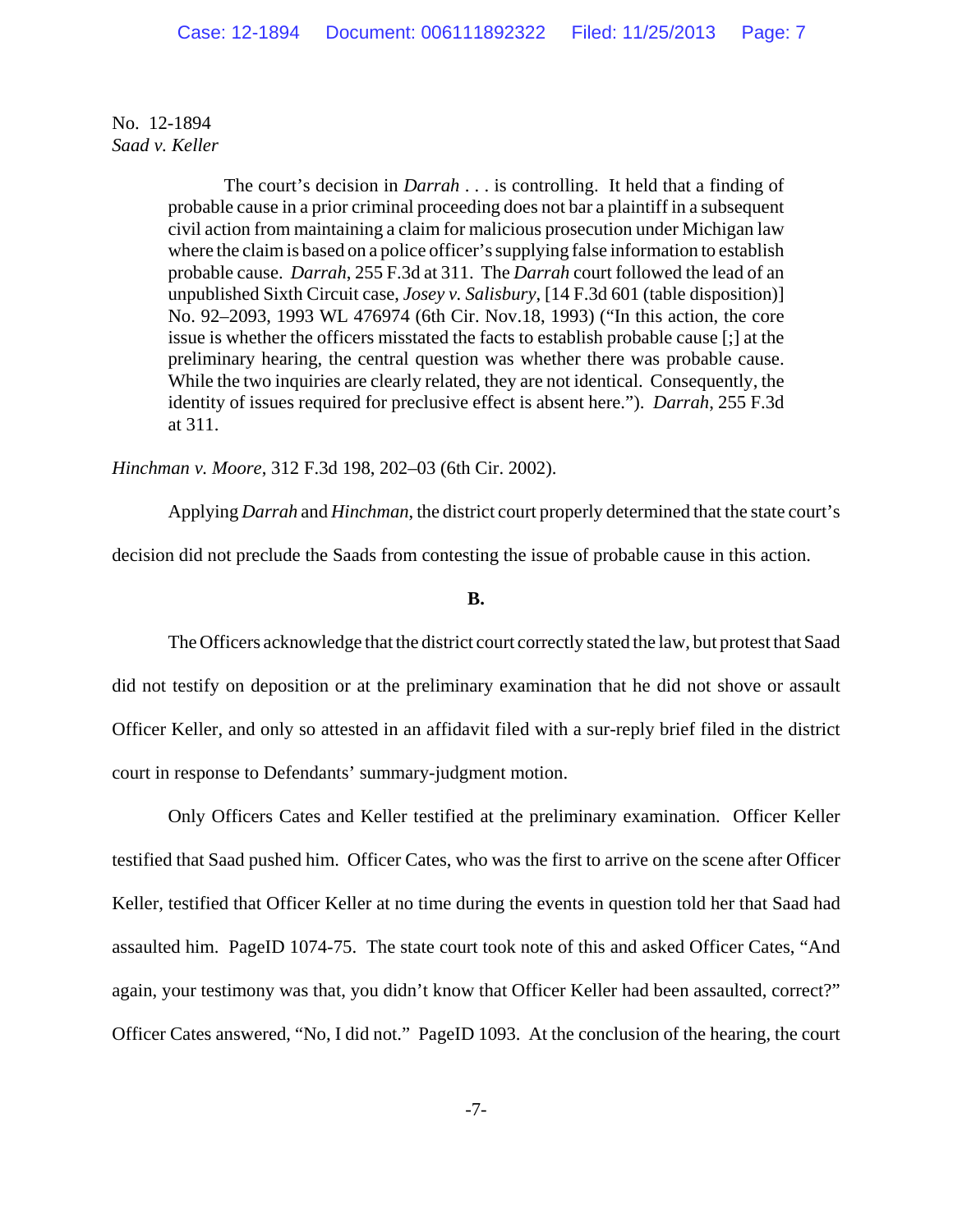asked Saad's counsel:

. . . .

So you admit [] that if the Court found Officer Keller's testimony credible on the point that he was pushed, that the Court should bind over on a simple assaulting and resisting a police officer, not causing injury?

[SAAD's COUNSEL]: I would say this, there would be other arguments that I would make if that was deemed to be credible at this point . . . , I would argue that, that he would have even had the right when someone's trying to enter his home to push somebody away that doesn't have a warrant. I think that anybody coming into your home without permission, you've got the right to stop them. **But I don't argue that because I don't believe that happened. I don't believe that Mr. Saad pushed anyone at anytime** [sic].

THE COURT: As far as Mr. Saad, there was no testimony that the slamming of the door, which caused the injury [to Officer Keller] at the . . . Saad's house, was the assault. There was testimony and the testimony was clear that the assault was the push on the porch and that is a question of fact for a trier of fact so I will bind Mr. Saad over on the charge of assaulting, resisting, and obstructing a police officer.

PageID 1112 (emphasis added).

The district court cited this colloquy to support that Saad had challenged probable cause at the preliminary examination, PageID 2109, a determination with which we agree. The state court's questioning of Officer Cates reflects that whether the shove/assault of Officer Keller took place at all was in question. And, the only basis for probable cause the Officers asserted for arresting Saad was that he had shoved Officer Keller.<sup>4</sup> Accordingly, we affirm the district court's determination that collateral estoppel did not bar Saad's claims of unlawful entry and arrest. *See Hinchman,* 312 F.3d at 202–03; *see also Zulock v. Shures*, 441 F. App'x 294, 305 (6th Cir. 2010).

<sup>4</sup> Further, Saad testified that *he* did not commit a crime on the evening in question, that Officers committed the crime of tasing and beating him after entering the home without a warrant. Saad was not asked on deposition whether he shoved Officer Keller. His testimony is clear, however, that he denies Keller's version of events. PID 1442; PID 2037/J. Saad Affidavit.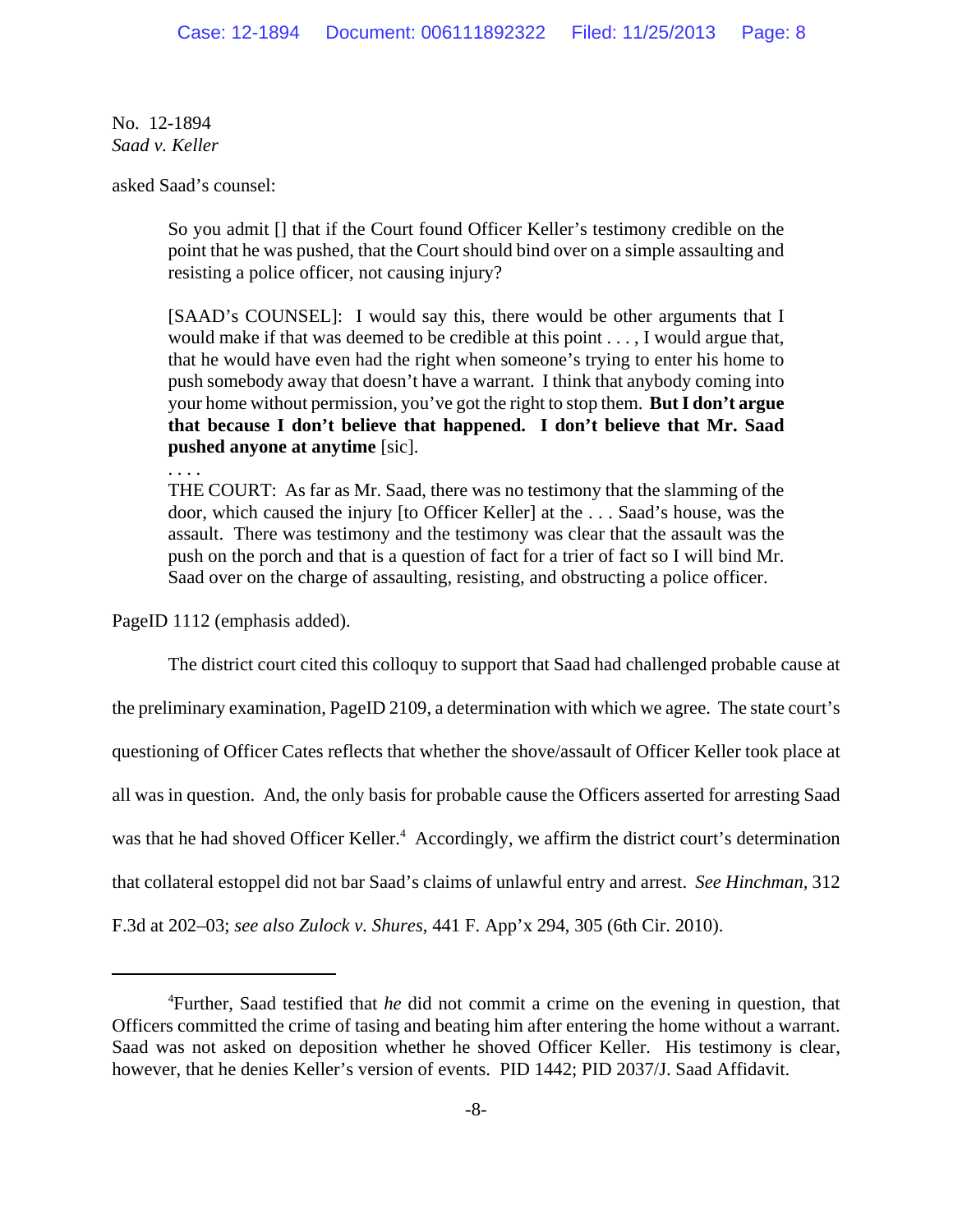#### **III. Section 1983 claims**

"To state a claim under 42 U.S.C. § 1983, a plaintiff must set forth facts that, when construed favorably, establish (1) the deprivation of a right secured by the Constitution or laws of the United States (2) caused by a person acting under the color of state law." *Sigley v. City of Parma Heights*, 437 F.3d 527, 533 (6th Cir. 2006). Review of a district court's denial of qualified immunity is *de novo*. *Carver v. City of Cincinnati*, 474 F.3d 283, 285 (6th Cir. 2007). Once an official raises the defense of qualified immunity, the burden is on the plaintiff to demonstrate that the defense is unwarranted. *Roth v. Guzman*, 650 F.3d 603, 609 (6th Cir. 2011). The facts as alleged must show that the defendant violated a constitutional right and that the right was clearly established. *Saucier v. Katz*, 533 U.S. 194, 201(2001); *Pearson v. Callahan*, 555 U.S. 223, 236 (2009) (allowing courts to decide which step in the qualified-immunity analysis to address first). A right is clearly established when "it would be clear to a reasonable officer that his conduct was unlawful in the situation he confronted." *Saucier*, 533 U.S. at 202.

"[T]he rejection of a qualified-immunity claim is reviewable on interlocutory appeal only to the extent that it raises a question of law and does not concern a factual dispute." *Sutton v. Metro. Gov't of Nashville & Davidson Cnty.*, 700 F.3d 865, 871 (6th Cir. 2012) (citing *Floyd v. City of Detroit*, 518 F.3d 398, 404 (6th Cir. 2008)). This court has thus limited its review to the purely legal question whether the facts as alleged by the plaintiffs would allow a jury to find a violation of a clearly established constitutional right. *See Sutton*, 700 F.3d at 871; *see also Sample v. Bailey*, 409 F.3d 689, 695–96 (6th Cir. 2005).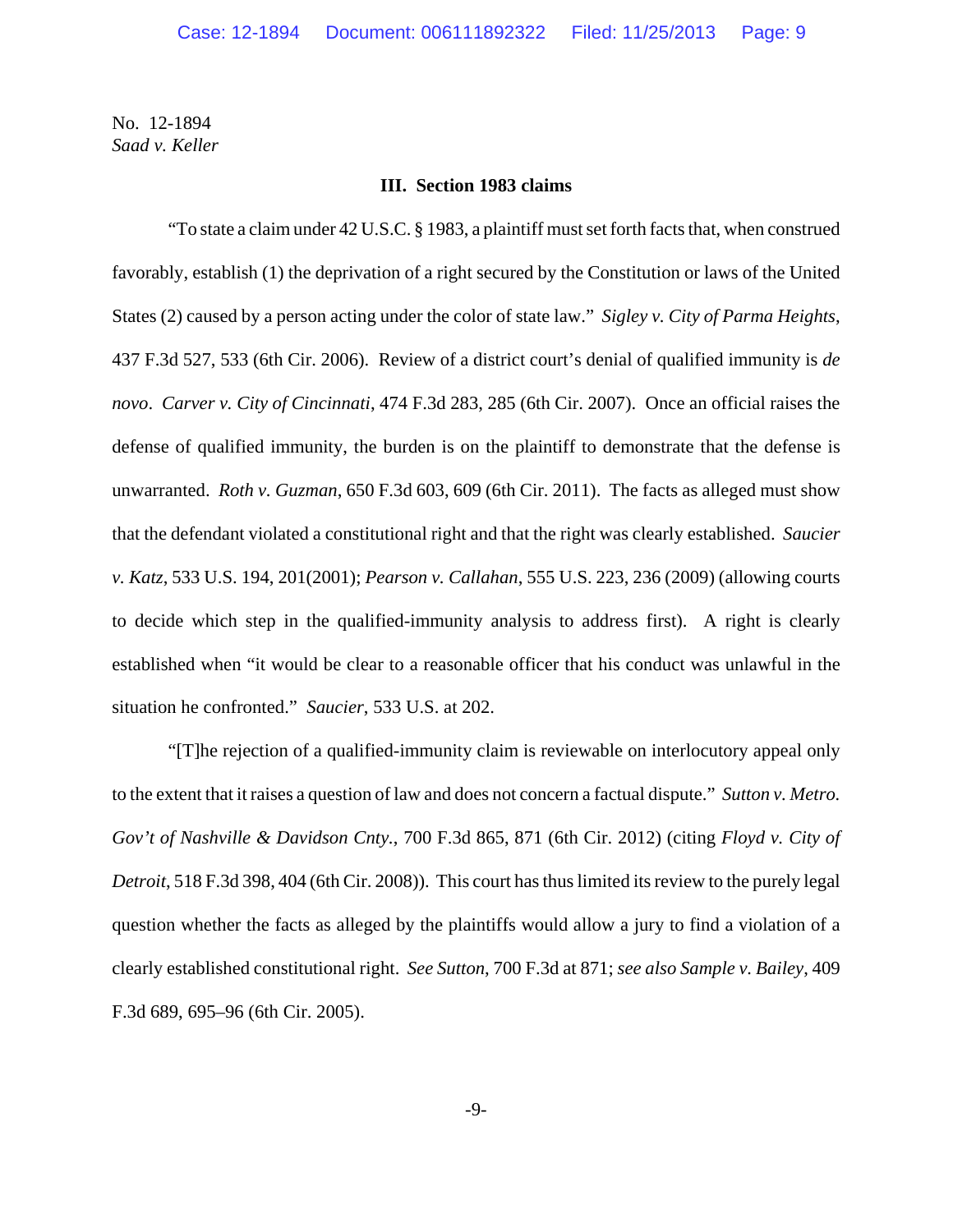#### **A.**

The Officers maintained below that their warrantless entry was justified because Saad had assaulted Officer Keller, a felony under Michigan law, and they were in hot pursuit of a fleeing felon. *See Stricker v. Cambridge Twp.*, 710 F.3d 350, 358 (6th Cir. 2013) (citing *Payton v. New York*, 445 U.S. 573, 586 (1980) (absent exigent circumstances, warrantless searches and seizures inside a home are presumptively unreasonable)). As the district court observed, Saad denied assaulting Officer Keller, thus under Saad's factual account there was no underlying felony and the warrantless entry was illegal. *See Stricker*, 710 F.3d at 358 (whether exigent circumstances exist is a jury question unless a fact finder could reach only one conclusion on undisputed facts).

Regarding Saad's unlawful arrest claim, the district court similarly denied the Officers summary judgment because Saad denied assaulting Officer Keller; if Saad is believed, there was not probable cause to arrest him.

### **1. Unlawful Entry and Arrest - Officer Keller**

"[W]e are required by the limitations on interlocutory appeals of qualified immunity denials to accept the district court's finding that a genuine dispute of material fact existed." *Romo v. Largen*, 723 F.3d 670, 674 (6th Cir. 2013). We lack jurisdiction to review the district court's denial of qualified immunity to Officer Keller on the unlawful entry and arrest claim because he does not concede Saad's factual account on appeal and that account is not contradicted by the record. *Scott v. Harris*, 550 U.S. 372, 380 (2007) ("[w]hen opposing parties tell two different stories, one of which is blatantly contradicted by the record, so that no reasonable jury could believe it, a court should not adopt that version of the facts for purposes of ruling on a motion for summary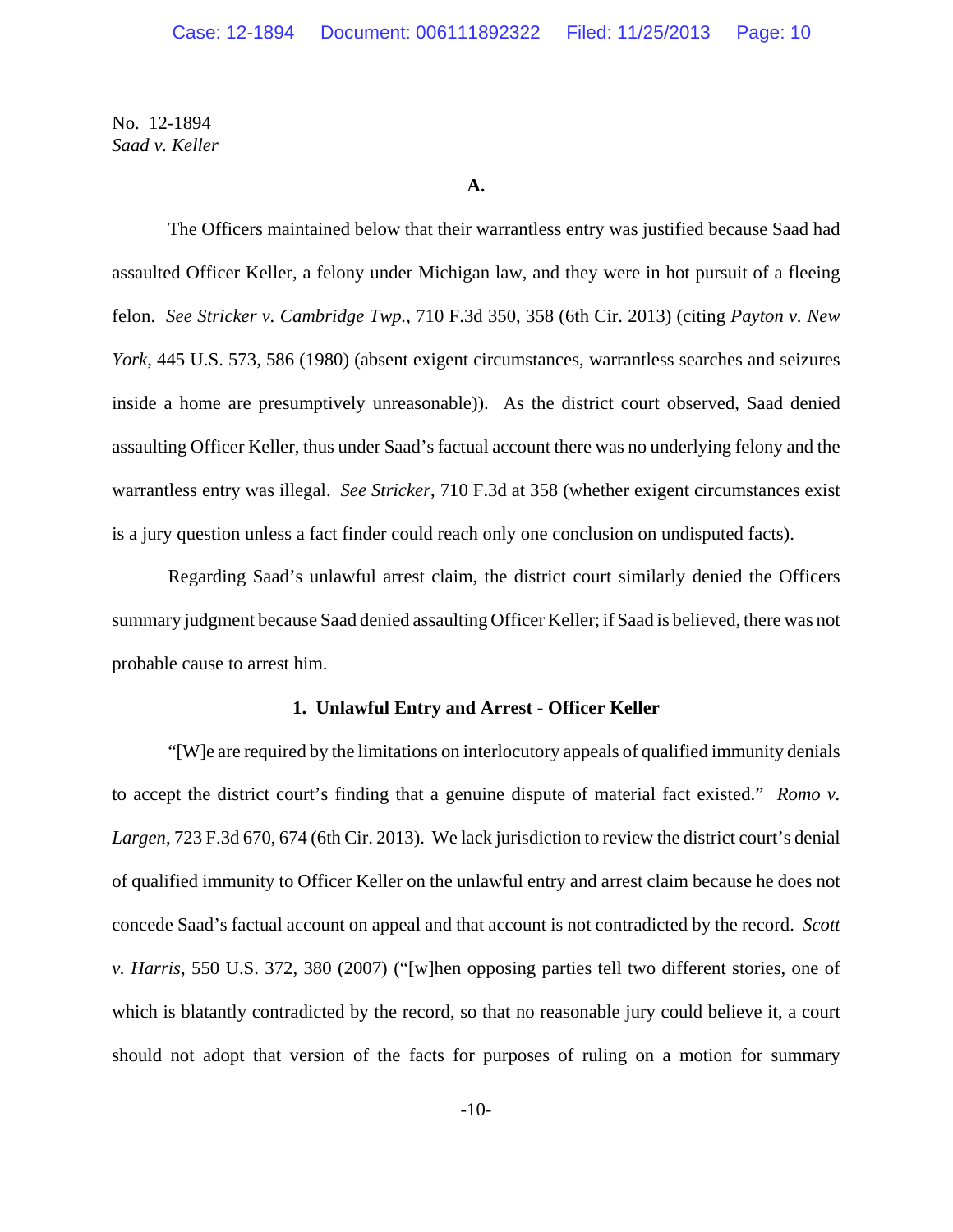judgment"); *Romo*, 723 F.3d at 674 n.3.

### **2. Unlawful Entry and Arrest - Remaining Officers**

Officer Cates, Officer Gondek and Reserve Officer Nason, all of junior rank to Officer Keller, arrived at the Saad home after Officer Keller and the events that purportedly prompted Officer Keller to request backup. Although the facts taken in the light most favorable to the Saads support that Officer Keller knew that the warantless entry and arrest was illegal, the dispositive inquiry to determine whether a right is clearly established is whether it would be clear to a reasonable officer that his conduct was unlawful in the situation he confronted. *Saucier*, 533 U.S. at 202. The Saads' response to the Officers' motion for summary judgment addressed only Officer Keller's conduct and version of the events. The Saads neither argued nor cited record evidence from which it could be inferred that it would have been clear to any of these junior Officers that the entry into the Saad home and Saad's arrest were unlawful, *see Pritchard v. Hamilton Twp. Bd. of Trustees*, 424 F. App'x 492, 499–504 (6th Cir. 2011) (analyzing each defendant police officer individually in order to determine entitlement to qualified immunity), or that these Officers had reason to question their superior Officer's directive to enter the Saad home and arrest Saad.

This leaves Sergeant Skelton, the ranking Officer, who was the last to arrive at the scene. Sergeant Skelton testified that Reserve Officer Nason told him that Saad had shoved Officer Keller. He testified that he assumed that Officer Keller had a legal basis to enter the home and that Saad's arrest was supported by probable cause. As with the junior Officers, the Saads neither argue nor cite record evidence to support that it would have been clear to Sergeant Skelton that entry into the Saad home and Saad's arrest were unlawful.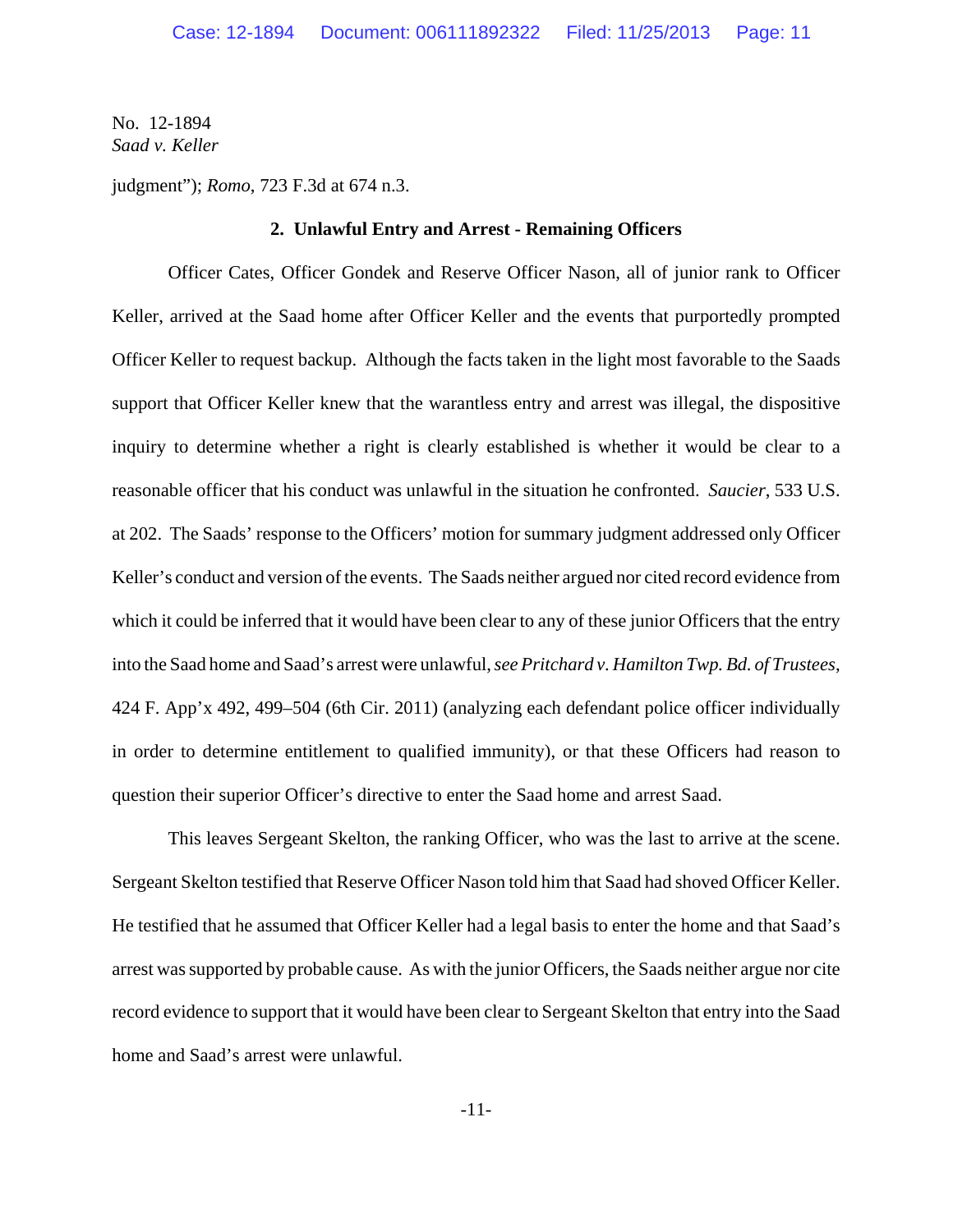Under these circumstances, we reverse the denial of qualified immunity on the Saads' unlawful entry and arrest claims as to Officer Cates, Officer Gondek, Reserve Officer Nason, and Sergeant Skelton.

### **3. Excessive-Force Claims**

We lack jurisdiction to entertain the district court's denial of qualified immunity for Officer Keller, Sergeant Skelton, and Reserve Officer Nason on Saad's excessive-force claim, and for Officer Cates on Mrs. Saad's excessive-force claim, because these Officers dispute the Saads' factual accounts and those accounts are not contradicted by the record. *See Scott*, 550 U.S. at 380.

The district court properly denied Officer Gondek qualified immunity given Saad's testimony that Gondek kept punching him after he was tased and had fallen to the floor.

### **IV. State-law Tort Claims**

Under Michigan law, a defendant claiming immunity must show that his challenged acts were taken during the course of his employment and that he was acting or reasonably believed that he was acting within the scope of his authority, the challenged acts were taken in good faith or were not undertaken with malice, and the challenged acts were discretionary. *Odom v. Wayne Cnty.*, 760 N.W.2d 217, 228 (Mich. 2008).

We agree with the district court that factual disputes precluded summary judgment on the question whether the Officers' acts were undertaken in good faith or absent malice. On the state-law immunity issues, the Officers rely solely on the presence of good faith, and do not otherwise question that the elements of the state torts are met. There is, however, sufficient evidence of bad faith to get to a jury with respect to the intentional tort claims of assault, battery, and intentional